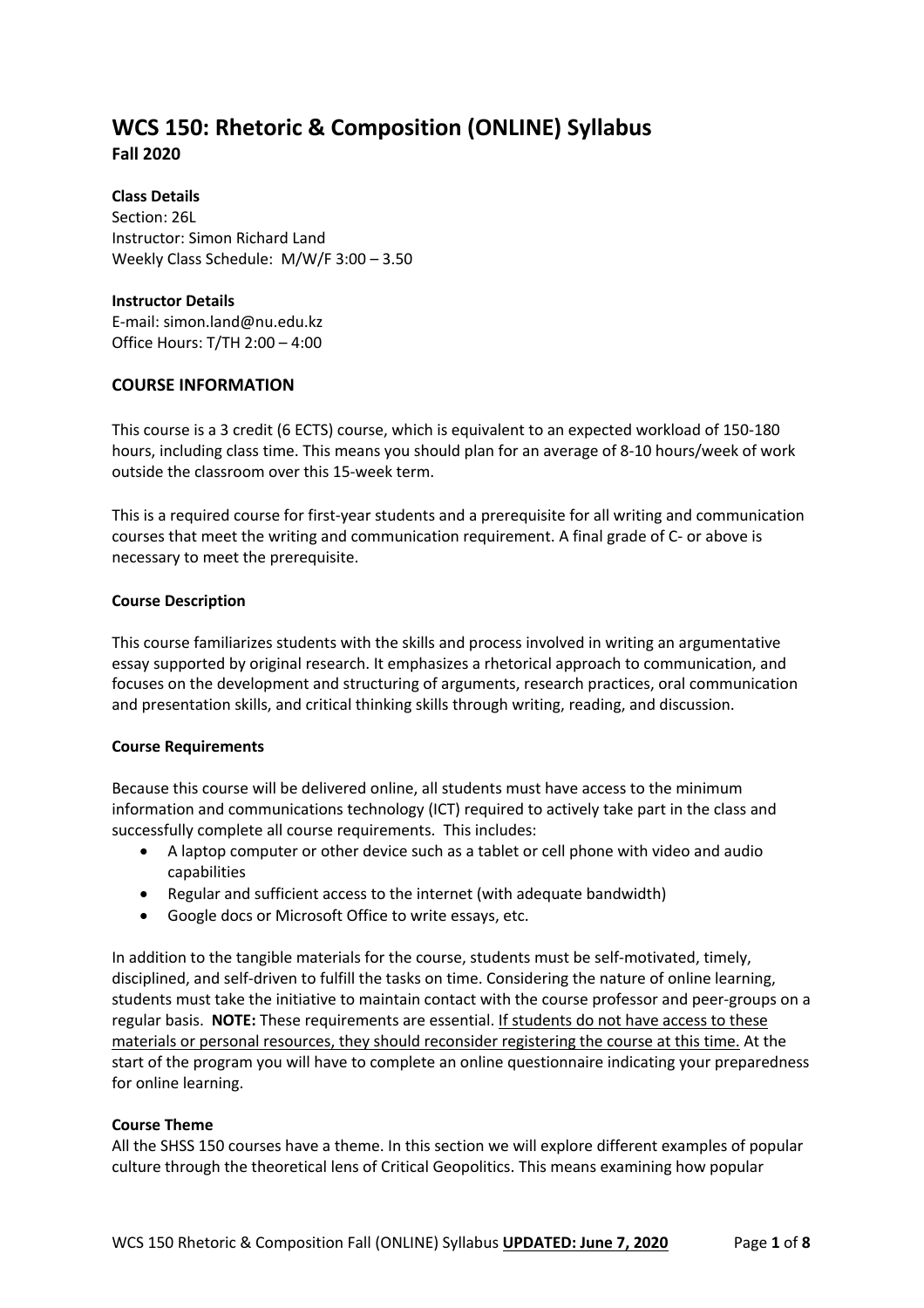culture - movies, music, video games, anime - is shaped by, and shapes, 'common sense' ideas of geographical 'space' and 'identity'. You will get to choose an example of popular culture you find fascinating and develop a convincing and well supported argument of how it does (or doesn't) reflect societal norms and values.

## **Course Materials**

- Core text: Graff, Gerald, and Cathy Birkenstein. *They Say/I Say: The Moves that Matter in Academic Writing.* Gerald Graff, 3rd ed., W.W. Norton & Company, Inc., 2014. This text is available through the library in print and on the course Moodle page.
- Dittmer, Jason. *Popular Culture, Geopolitics*
- Other readings and resources available on Moodle

## **Learning Outcomes**

At the successful completion of the course, students will be able to:

- 1. Paraphrase accurately to avoid plagiarism
- 2. Write an accurate summary of a passage, article or book chapter capturing the author's tone and main points
- 3. Demonstrate critical and thoughtful engagement with academic texts through class discussions, writing summaries and responses, and through oral presentations
- 4. Employ a variety of pre-writing tasks during the writing process, including:
	- a. Producing an annotated bibliography using correct citation style
	- b. Create a thesis statement and an outline providing the main points and supporting evidence sufficient for the length of the paper
	- c. Write drafts from outline and notes—both revising and editing as necessary to produce a final paper
	- d. Correctly incorporate and cite evidence to avoid plagiarism
- 5. Develop an argumentative strategy to support a central idea using credible sources of information.
- 6. Write a rhetorically effective research essay with correct citations (minimum of six sources required)
- 7. Engage in discussions with peers and the instructor about the readings and their own writing while stating and supporting thoughts and opinions
- 8. Give an oral presentation of a research thesis and final paper using visuals

## **COURSE ASSIGNMENTS, ASSESSMENT, and POLICIES**

This course focuses on process writing. It incorporates several short writing assignments leading to the production of two (2) argumentative essays.

## **NOTE:**

- **Students must write and submit final drafts of both essays in order to pass the course.**
- The final essay that you submit must align with work done during the development process (topic selection, thesis development, annotated bibliography, outlines, drafts, etc.)
- Any changes (esp. topic changes) must be discussed with and agreed to by the instructor well in advance of the final assignment deadline.
- Your work must be an analysis of an item of popular culture
- Incidents of plagiarism on final drafts submitted as summative assessments will be reported to the Vice Dean for Academic Affairs and the assignment will receive a score of zero. If plagiarism occurs on a future final draft in the course, the student in question will fail the course (see ACADEMIC MISCONDUCT on page 5 for more information)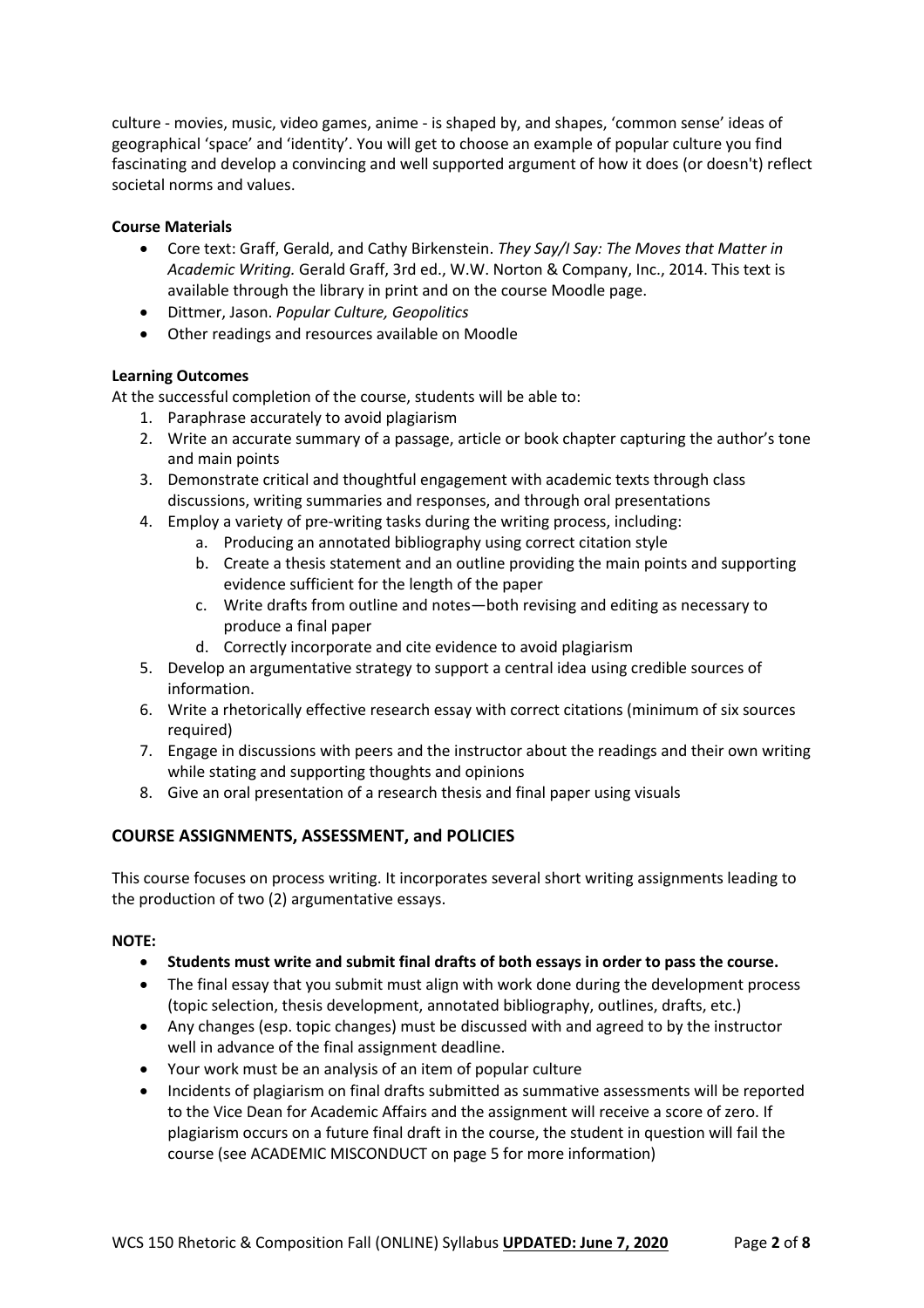• Incidents of assisted plagiarism will be dealt with in the same manner (see Assisted Plagiarism on page 6 for more information)

#### **Peer Review & Consultations**

In order to develop skills throughout the process of writing, it is important to participate in analyzing and evaluating others' writing and to receive feedback on your writing from your instructor and your peers. For each of the two major essays you will have the opportunity to share your work-inprogress with fellow students. In addition, you will have individual consultations with your instructor and receive feedback during different stages in the writing process. You will be asked to submit outlines, drafts, and other associated assignments in addition to your final drafts.

#### NOTE:

• Students in WCS 150 are not eligible to receive help from the SSH Writing Center for their 150 course assignments; rather, you should meet with your instructor during office hours or by appointment. You are, however, welcome to visit the Writing Center for assignments and writing projects not related to WCS 150. Click here for more information on Writing Center tutorials.

| <b>Assignments</b>                          | Weight | <b>Description</b>                                                                                                                                                                                                                                                                      | <b>Due Date:</b>                                                                                                                         |
|---------------------------------------------|--------|-----------------------------------------------------------------------------------------------------------------------------------------------------------------------------------------------------------------------------------------------------------------------------------------|------------------------------------------------------------------------------------------------------------------------------------------|
| Summary<br>Assignment                       | 5%     | Fair and accurate representation of the main ideas of a text,<br>written in your own words                                                                                                                                                                                              | Week 2                                                                                                                                   |
| Quotation<br>Sandwich                       | 5%     | Introducing, integrating, and paraphrasing quotes                                                                                                                                                                                                                                       | Week 4                                                                                                                                   |
| Essay #1                                    | 20%    | Argumentative essay, sources limited to sources provided<br>on Moodle                                                                                                                                                                                                                   | Week 7                                                                                                                                   |
| Annotated<br>Bibliography                   | 10%    | Summary, assessment, and evaluation of 6 sources for Essay<br>#2                                                                                                                                                                                                                        | Week 10                                                                                                                                  |
| Rhetorical<br>Analysis/Critical<br>Response | 10%    | Brief summary and critique of a key idea and the rhetorical<br>strategies used in a text                                                                                                                                                                                                | Week 12                                                                                                                                  |
| Oral<br>Presentation                        | 5%     | Presentation of the final essay, including Q&A. 5-7 minutes                                                                                                                                                                                                                             | Week 15                                                                                                                                  |
| Essay #2                                    | 25%    | Argumentative essay with original research. 6-7 pages in<br>length                                                                                                                                                                                                                      | Week 16                                                                                                                                  |
| Participation and<br>Preparedness           | 20%    | Daily assessment, may include:<br>Ungraded writing tasks produced in or out of class,<br>$\bullet$<br>including drafts of graded assignments<br>Online forum discussions<br>$\bullet$<br>Quizzes<br>$\bullet$<br>Demonstrated preparedness for each week's<br>$\bullet$<br>requirements | Continuous,<br>posted in<br>week 8<br>(covering the<br>first 8 weeks),<br>and week 16<br>(covering the<br>last half of the<br>semester), |

#### **Course Assignments & Descriptions**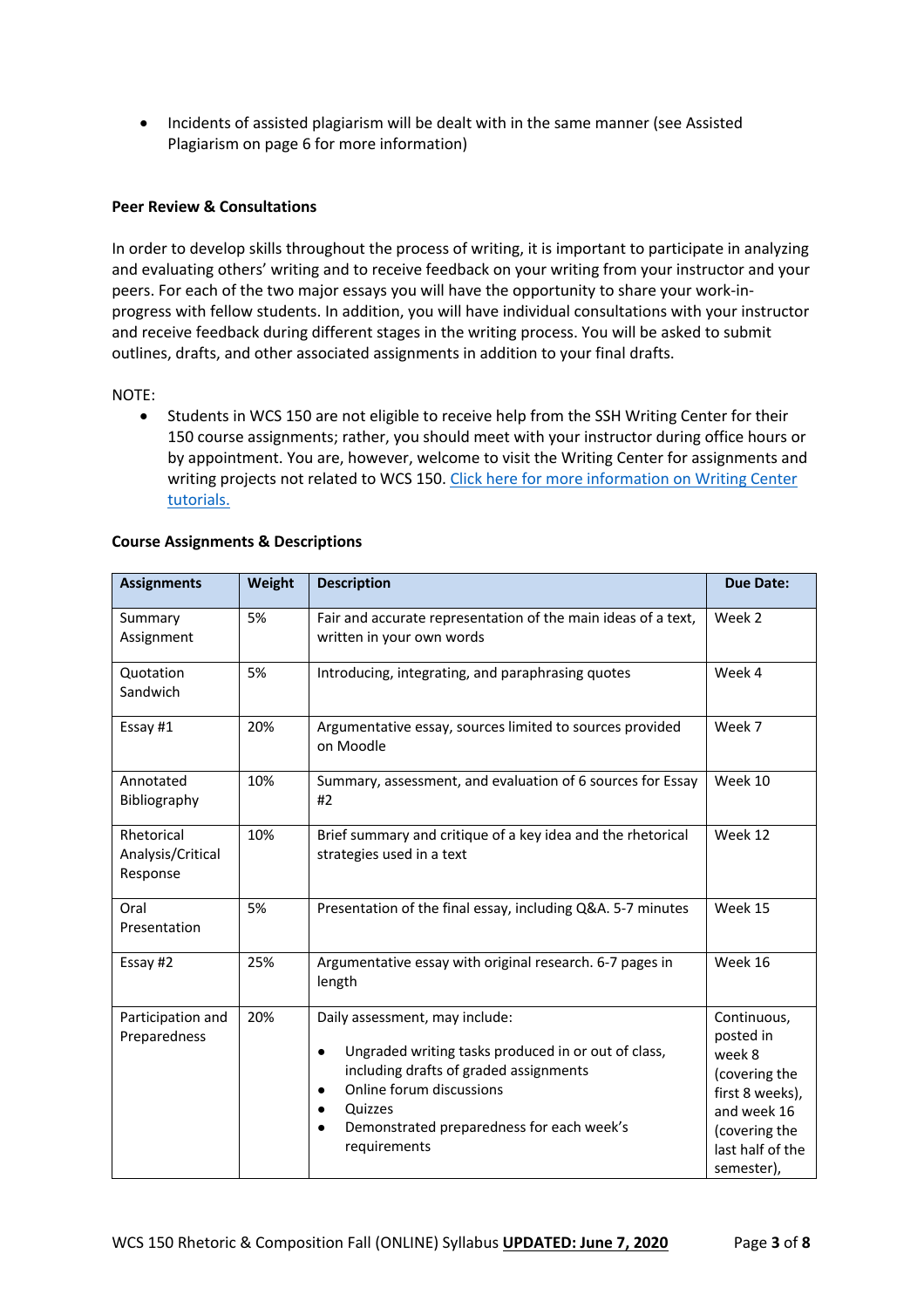|              |  | each with a<br>10% weight |
|--------------|--|---------------------------|
| <b>NOTE:</b> |  |                           |

- Rubrics will be provided for all graded writing assignments and the oral presentation.
- For the full list of Grading Descriptors, see Appendix A
- This course does not offer opportunities for extra credit.

#### **Submission of Assignments**

#### Standard Format:

- All assignments must include your name, title of the assignment, and date either on a title page at the beginning of the assignment or at the top left corner of your first page (check assignment and/or instructor specifications).
- Assignments must be typed, using a standard 12-point serif fonts
- Page margins should be set to "normal" in MS Word.
- Assignments more than one page in length must include page numbers.

NOTE: Assignments written for other classes will not be accepted.

## Turnitin:

All graded writing assignments are submitted through Turnitin. Turnitin is designed to detect similarities in language that may indicate plagiarism. Please do not use translation or paraphrasing software designed to fool Turnitin. The resulting language is often so awkward or incorrect that it is easily detectable. Use of such tools constitutes academic misconduct.

NOTE: Make sure you upload the correct i.e. final draft of your work. The draft submitted is the draft that is graded.

## **Late Submissions / Deadlines:**

• **Graded assignments** will lose 10% of the final grade per each day late to a maximum of three days (i.e. a deduction of 30% of the final grade). Assignments more than three days late will not be accepted and will receive a score of zero.

## **Class Participation**

Participation is worth 20% of your overall final grade and is therefore essential to doing well in this course. Participation in a discursive class is your responsibility. Students must be thoroughly prepared to analyze and engage with each assignment. It is your responsibility to regularly check the participation schedule and ensure you have made the contributions you need to within that week. Sunday 11pm is the deadline for the week. Contributions after the week has finished will not be accepted.

## Assignments may include:

- Non-graded writing tasks including but not limited to drafts of graded assignments
- Quizzes and/or supplementary worksheets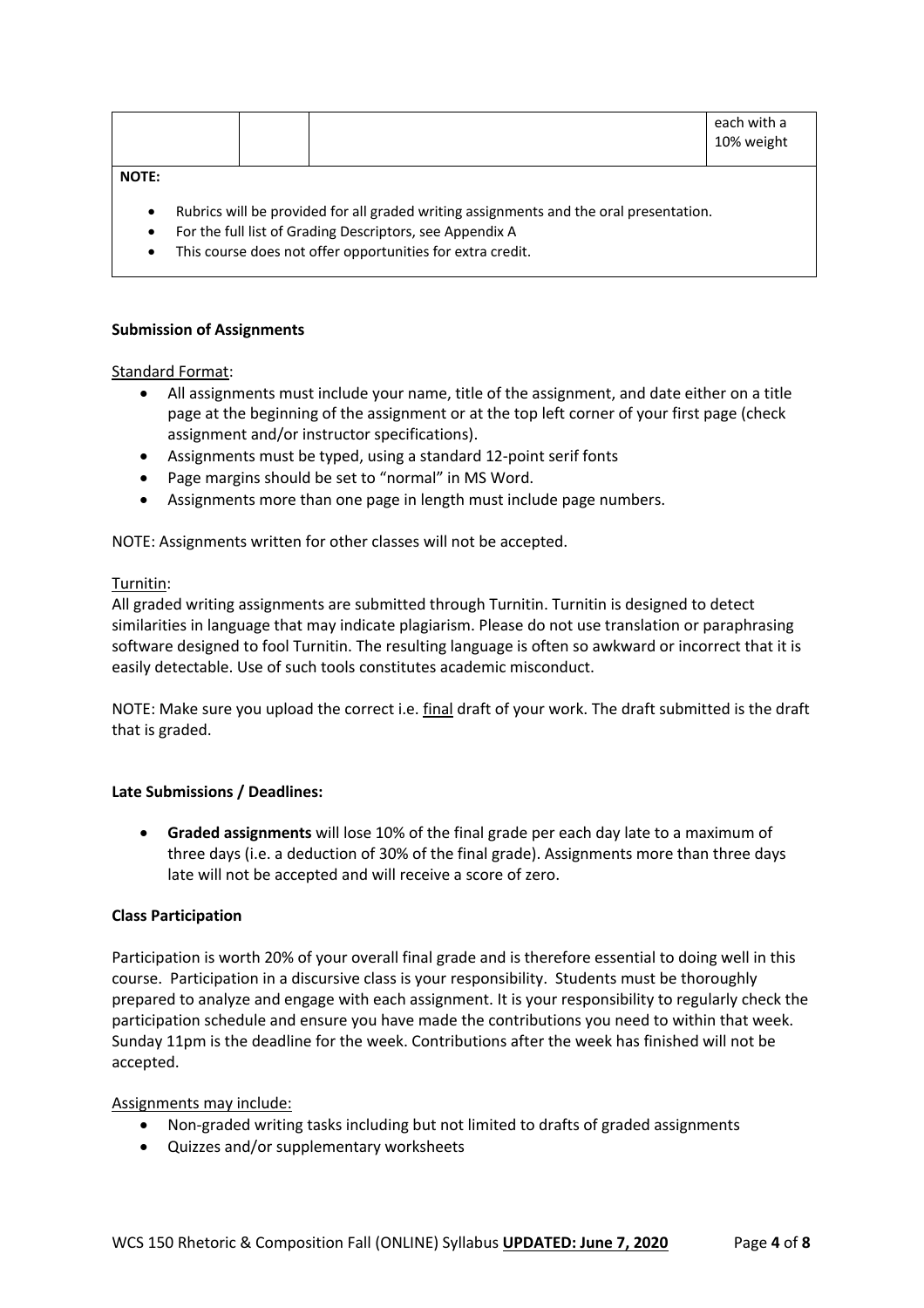- Group discussions and workshops in which students will have to contribute and respond to their peers in a timely manner (i.e. the weekly deadline).
- Demonstrated preparedness for, and engagement in, each class.

A critical component of the course is spirited, informed discussion and debate. This will happen in the forums/discussion boards and ungraded writing tasks. Expectations of your contribution will be available on the participation schedule available through Moodle. Assessment of this will be based on criteria such as:

- Are the comments made in class relevant to the discussion? Are they linked to the comments of others?
- Do the comments add to our understanding of the article/subject matter or probe further in a direction worth pursuing?
- Do the comments show evidence of analysis and close reading?
- Is there a willingness to test new ideas among the group?
- Are you interacting with other class members' comments?
- Are you asking evocative and challenging questions about others' comments?

## **Assessment**

- Assessment of all graded course assignments will be done using standardized WCS 150 Rhetoric & Composition course rubrics, which will be uploaded to the Moodle site.
- Non-graded assignments, as well as weekly discussion-forum posts will be assessed based on criteria provided by the instructor.

I will be available online during office hours. Emails will be replied to within 24 hours, unless at the weekend when they will be answered on Monday.

## **ACADEMIC MISCONDUCT**

Academic and personal misconduct by any student in this course will be dealt with according to the requirements and procedures in the Student Code of Conduct for Nazarbayev University.

## **Plagiarism**

Plagiarism and cheating will not be tolerated. Students should be familiar with Nazarbayev University's official statement on plagiarism as stated in the University's Student Code of Conduct:

"Plagiarism is intentionally or carelessly presenting the work of another as one's own. It includes submitting an assignment purporting to be the student's original work which has wholly or in part been created by another person. It also includes the presentation of the work, ideas, representations, or words of another person without customary and proper acknowledgement of sources. Plagiarism occurs when a person:

- 1. Directly copies one or more sentences of another person's written work without proper citation. If another writer's words are used, you must place quotation marks around the quoted material and include a footnote or other indication of the source of the quotation. This includes cut and paste from the Internet or other electronic sources.
- 2. Changes words but copies the sentence structure of a source without giving credit to the original source, or closely paraphrases one or more paragraphs without acknowledgement of the source of the ideas, or uses graphs, figures, drawings, charts or other visual/audio materials without acknowledging the source or the permission of the author;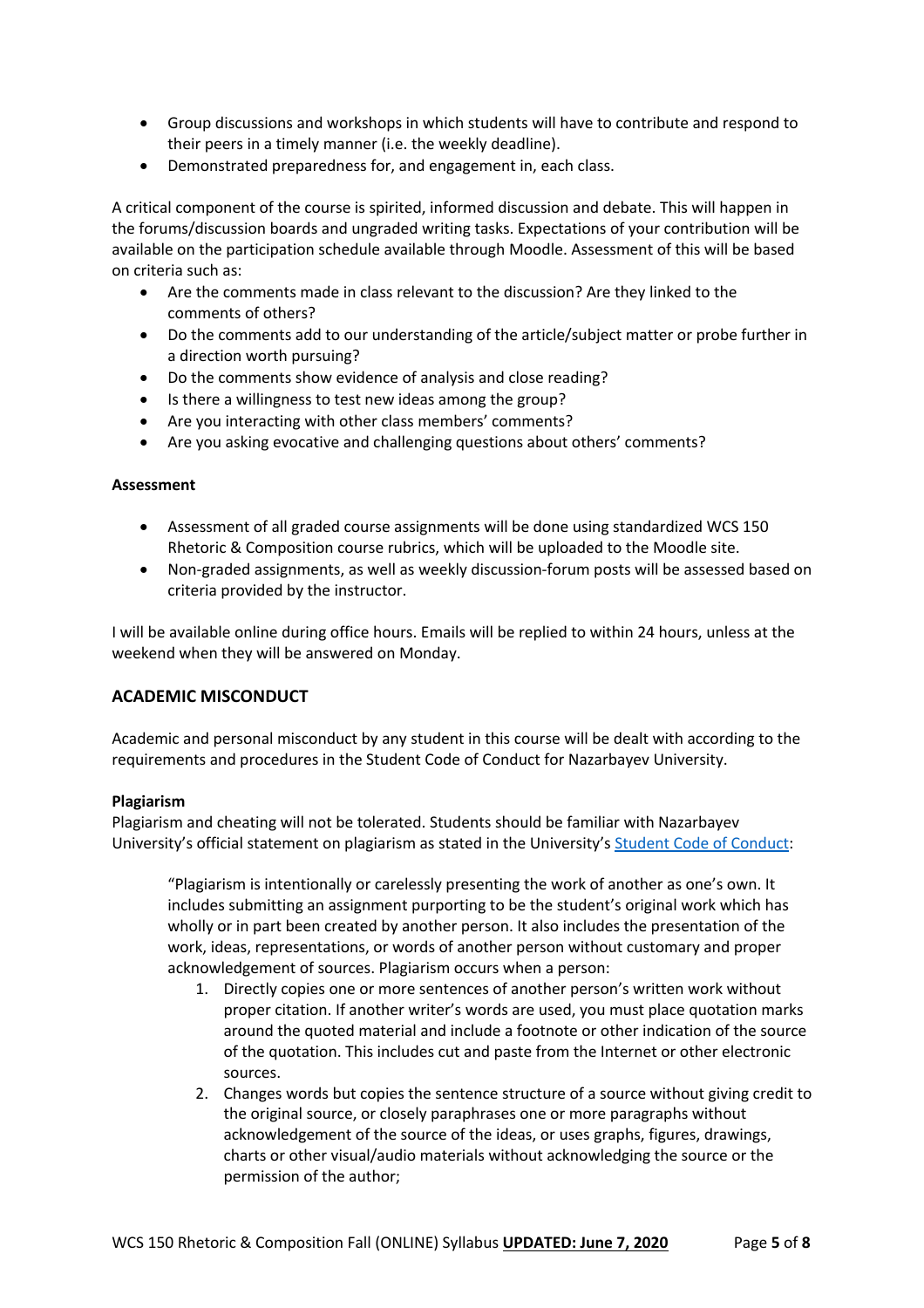- 3. Submits false or altered information in any academic exercise. This may include making up data for an experiment, altering data, citing nonexistent articles, contriving sources, etc.
- 4. Turns in all or part of assignment done by another student and claims it as their own.
- 5. Uses a paper writing service, has another student write a paper, or uses a foreign language translation and submits it as their own original work."

## **Assisted Plagiarism**

Students at NU share responsibility for maintaining a culture of honesty. You must take reasonable precautions to ensure that other students will not submit your written work for university credit as if it were their own. Failure to take such precautions may itself be considered misconduct. Neither carelessness nor ignorance of another student's intentions will be considered a valid excuse.

The Student Code of Conduct makes this recommendation:

"Unless permitted by the instructor, do not work with others on graded coursework, including in-class and take-home tests, papers, or homework assignments. When an instructor specifically informs you that you may collaborate on work required for a course, the extent of the collaboration must not exceed the limits set by the instructor."

Giving and receiving feedback on written work is a normal part of the writing process. Making your work available to students outside that context, especially when you have already submitted a final version for assessment, puts you at risk of incurring a permanent record of misconduct, the loss of your stipend, and other applicable penalties.

## **Penalties for Plagiarism**

In this course, the minimum penalty for plagiarism is as follows:

• **Final drafts of graded assignments** showing evidence of plagiarism will receive a grade of zero with no chance for revision.

Please see the Student Code of Conduct regarding categories of plagiarism and other possible penalties assigned to evidence of plagiarism. REMEMBER: If you have any questions or concerns regarding your work, you should talk to your instructor before turning in an assignment.

Plagiarism in other assignments and activities will receive a grade of zero with no chance of revision.

## **FALL 2020 (ONLINE) COURSE SCHEDULE**

PLEASE NOTE: The schedule and/or content of this course may change during the term. You will be notified of any changes in advance.

Schedule for Fall 2020 Available on Moodle main page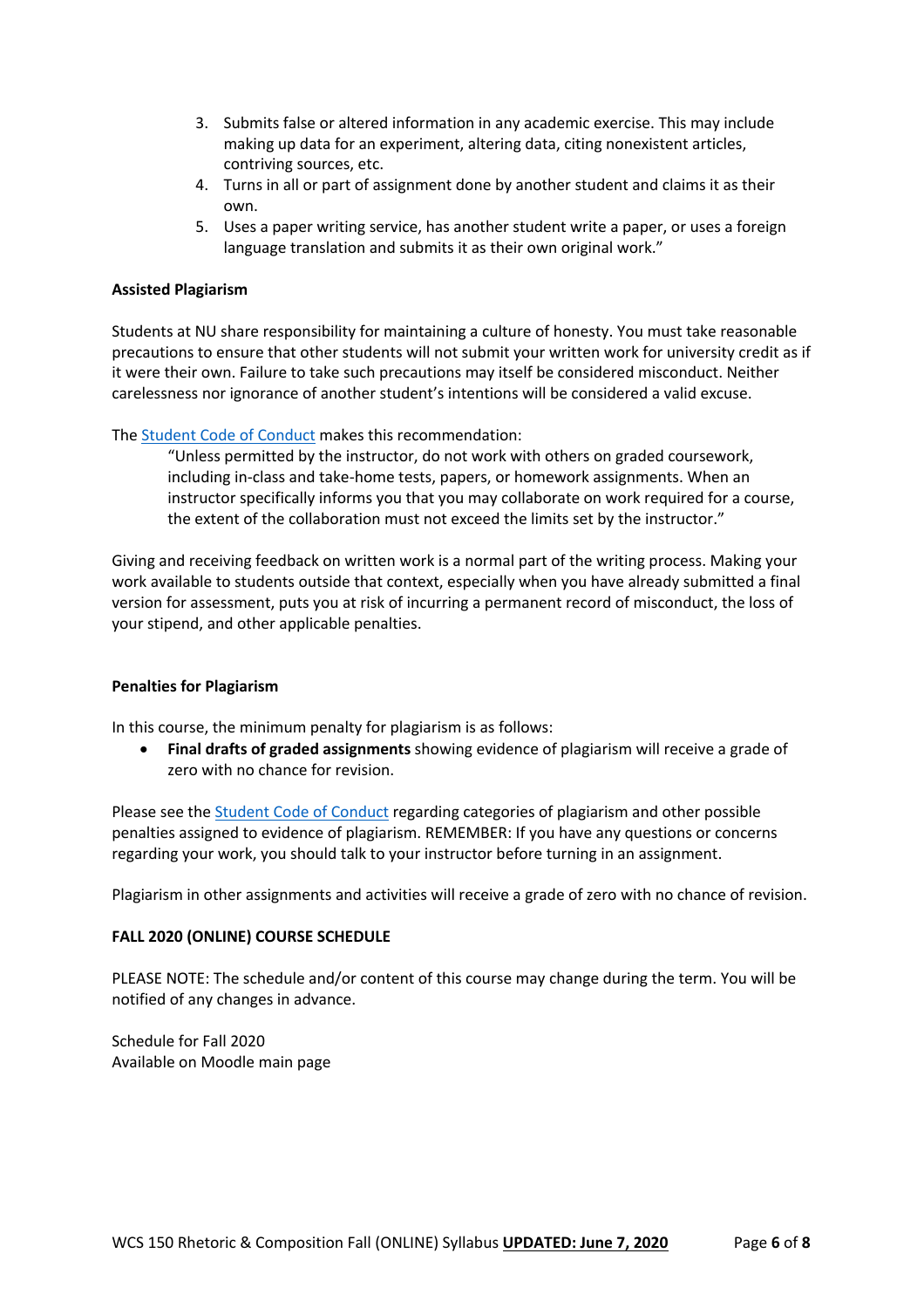## **APPENDIX A: GRADING DESCRIPTORS**

| Letter | %       | <b>Explanation</b>                                                                                                                                                                                                                               | <b>Detailed Explanation</b>                                                                                                                                                                                                                                                                                                                                                                                                                                                                                                                                                                                                                                                                                                                                |  |
|--------|---------|--------------------------------------------------------------------------------------------------------------------------------------------------------------------------------------------------------------------------------------------------|------------------------------------------------------------------------------------------------------------------------------------------------------------------------------------------------------------------------------------------------------------------------------------------------------------------------------------------------------------------------------------------------------------------------------------------------------------------------------------------------------------------------------------------------------------------------------------------------------------------------------------------------------------------------------------------------------------------------------------------------------------|--|
| Grade  |         |                                                                                                                                                                                                                                                  |                                                                                                                                                                                                                                                                                                                                                                                                                                                                                                                                                                                                                                                                                                                                                            |  |
| Α      | 95-100  | Excellent, exceeds the highest<br>Excellent-exceeds expected standards in all respects<br>standards in the assignment<br>• The student displays a comprehensive knowledge of<br>or course<br>the principles and materials treated in the course, |                                                                                                                                                                                                                                                                                                                                                                                                                                                                                                                                                                                                                                                                                                                                                            |  |
| А-     | 90-94.9 | Excellent; meets the highest<br>standards for the assignment<br>or course                                                                                                                                                                        | fluency in communicating that knowledge and<br>originality and independence in applying material and<br>principles.<br>• The work also provides evidence of a significant<br>awareness of and ability to interact with related<br>scholarly literature that goes beyond the requirements<br>of the course.<br>• The work exhibits few or no mechanical and stylistic<br>errors.<br>• The work demonstrates proficiency in matters of<br>grammar, spelling, sentence, and paragraph structure.<br>• The student also demonstrates an unusual flexibility or<br>inventiveness with words or structure that result in a<br>striking individual style which is clear and lively in<br>presentation without detracting from the academic<br>nature of the work. |  |
| B+     | 85-89.9 | Very good; meets high<br>standards for the assignment<br>or course                                                                                                                                                                               | Good-exceeds expected standards in many respects<br>• The work indicates a thorough grasp of the goals for<br>this assignment within the context of the course.                                                                                                                                                                                                                                                                                                                                                                                                                                                                                                                                                                                            |  |
| В      | 80-84.9 | Good; meets most of the<br>standards for the assignment<br>or course                                                                                                                                                                             | • The work exhibits few mechanical and stylistic errors<br>and demonstrates a reasonable organization and<br>development of ideas.<br>· Ideas are clearly and logically expressed and are well<br>supported by an obvious awareness of the relevant<br>literature with appropriate documentation of all<br>sources.                                                                                                                                                                                                                                                                                                                                                                                                                                        |  |
| B-     | 75-79.9 | More than adequate; shows<br>some reasonable command of<br>the material                                                                                                                                                                          |                                                                                                                                                                                                                                                                                                                                                                                                                                                                                                                                                                                                                                                                                                                                                            |  |
| C+     | 70-74.9 | Acceptable; meets basic<br>standards for the assignment<br>or course                                                                                                                                                                             | Satisfactory-meets expected standards<br>• The work displays a sufficient and basic understanding<br>of the principles and materials treated in the course.                                                                                                                                                                                                                                                                                                                                                                                                                                                                                                                                                                                                |  |
| C      | 65-69.9 | Acceptable; meets some of<br>the basic standards for the<br>assignment or course                                                                                                                                                                 | However, the expression is impeded by any of the<br>following:<br>- lack of conceptual organization;                                                                                                                                                                                                                                                                                                                                                                                                                                                                                                                                                                                                                                                       |  |